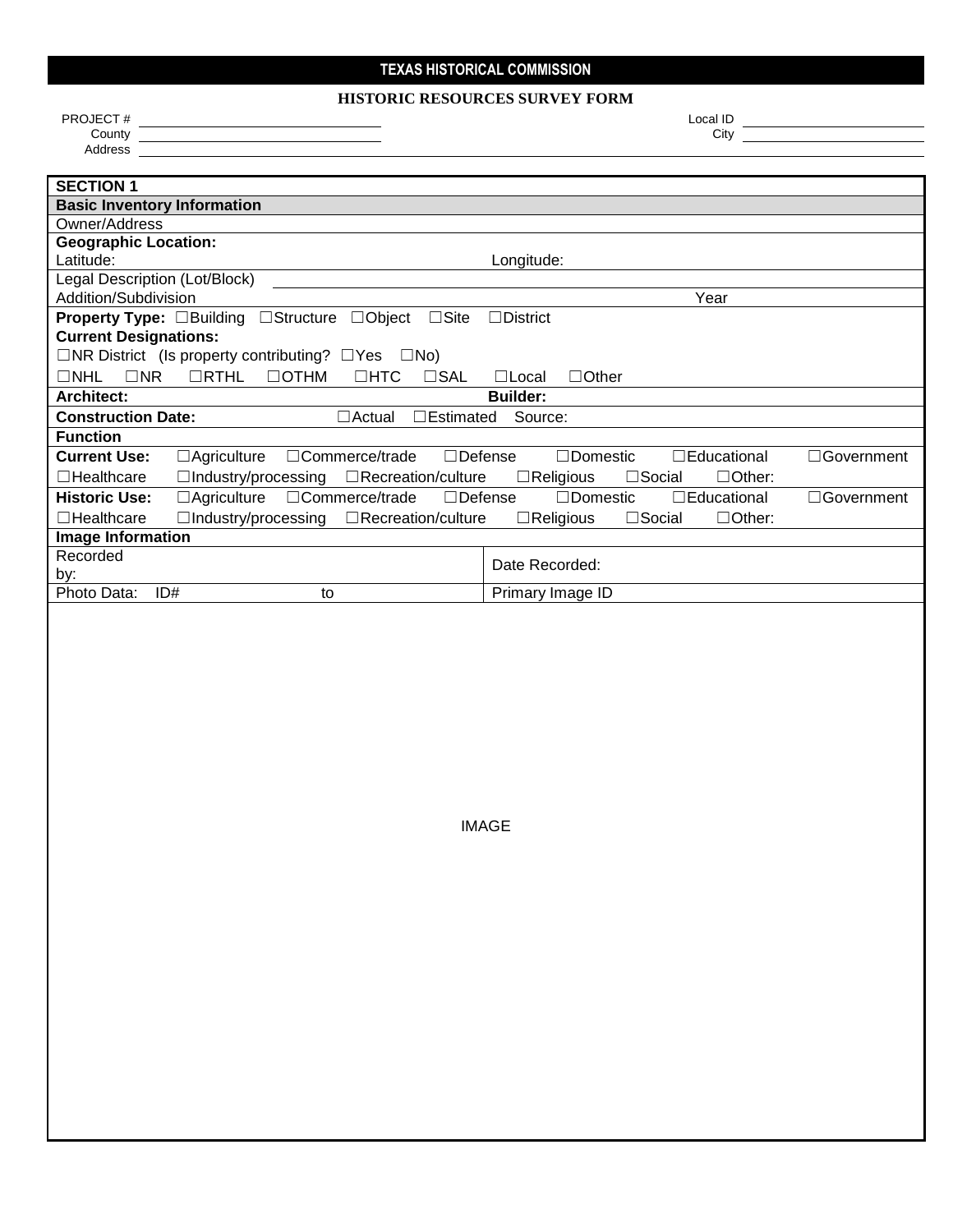# **TEXAS HISTORICAL COMMISSION**

### **HISTORIC RESOURCES SURVEY FORM**

| <b>PROJECT#</b><br>Local ID                                                                                                                        |  |  |  |  |
|----------------------------------------------------------------------------------------------------------------------------------------------------|--|--|--|--|
| County<br>City                                                                                                                                     |  |  |  |  |
| Address                                                                                                                                            |  |  |  |  |
| <b>SECTION 2</b>                                                                                                                                   |  |  |  |  |
| <b>Architectural Description</b>                                                                                                                   |  |  |  |  |
| <b>General Architectural Description:</b>                                                                                                          |  |  |  |  |
|                                                                                                                                                    |  |  |  |  |
|                                                                                                                                                    |  |  |  |  |
|                                                                                                                                                    |  |  |  |  |
|                                                                                                                                                    |  |  |  |  |
|                                                                                                                                                    |  |  |  |  |
| $\Box$ Additions, modifications,                                                                                                                   |  |  |  |  |
| specify dates:                                                                                                                                     |  |  |  |  |
| $\Box$ Relocated, specify date, former location                                                                                                    |  |  |  |  |
| and information of interest:                                                                                                                       |  |  |  |  |
| <b>Stylistic Influence(s)</b>                                                                                                                      |  |  |  |  |
| $\Box$ Log traditional<br>$\Box$ Shingle<br>□Pueblo Revival<br>□Gothic Revival<br>$\Box$ International                                             |  |  |  |  |
| □Greek Revival<br>□Romanesque Revival<br>□Tudor Revival<br>□Spanish Colonial<br>□Post-war Modern                                                   |  |  |  |  |
| $\Box$ Italianate<br>$\Box$ Folk Victorian<br>□Neo-Classical<br>$\Box$ Prairie<br>$\Box$ Ranch                                                     |  |  |  |  |
| □Colonial Revival<br>$\Box$ Craftsman<br>□Commercial Style<br>□Second Empire<br>$\Box$ Beaux Arts                                                  |  |  |  |  |
| $\Box$ Eastlake<br>$\Box$ Mission<br>$\Box$ Art Deco<br>$\Box$ No Style<br>$\Box$ Renaissance Revival                                              |  |  |  |  |
| □Queen Anne<br>□Exotic Revival<br>$\Box$ Moderne<br>$\Box$ Other<br>$\Box$ Monterey                                                                |  |  |  |  |
| <b>Structural Details</b>                                                                                                                          |  |  |  |  |
| <b>Roof Form</b>                                                                                                                                   |  |  |  |  |
| $\Box$ Gable<br>$\Box$ Hipped<br>$\Box$ Shed<br>$\Box$ Mansard<br>$\square$ Pyramid<br>$\Box$ Other<br>$\Box$ Gambrel<br>$\Box$ Flat w/ parapet    |  |  |  |  |
| <b>Roof Materials</b>                                                                                                                              |  |  |  |  |
| $\Box$ Other<br>$\square$ Wood shingles<br>$\Box$ Tile<br>□Composition Shingles<br>$\Box$ Metal                                                    |  |  |  |  |
| <b>Wall Materials</b>                                                                                                                              |  |  |  |  |
| $\Box$ Brick<br>$\Box$ Stucco<br>$\Box$ Stone<br>$\Box$ Concrete<br>$\square$ Wood shingles<br>$\Box$ Log<br>$\Box$ Terra Cotta                    |  |  |  |  |
| □Wood Siding<br>□Siding: Other<br>$\Box$ Glass<br>□Asbestos<br>$\Box$ Other<br>$\Box$ Metal:<br>$\Box$ Vinyl                                       |  |  |  |  |
| <b>Windows</b>                                                                                                                                     |  |  |  |  |
| $\Box$ Fixed<br>□Wood sash<br>□ Decorative Screenwork<br>□Double hung<br>$\Box$ Casement<br>$\Box$ Metal sash<br>$\Box$ Other                      |  |  |  |  |
| <b>Doors (Primary Entrance)</b>                                                                                                                    |  |  |  |  |
| $\Box$ Single door<br>□Double door<br>$\Box$ Other<br>$\square$ With transom<br>$\square$ With sidelights                                          |  |  |  |  |
| Plan                                                                                                                                               |  |  |  |  |
| $\Box L$ -plan<br>$\Box$ T-plan<br>□Modified L-plan<br>$\square$ 2-room<br>□ Center Passage<br>$\square$ Shotgun<br>$\Box$ Open<br>$\Box$ Bungalow |  |  |  |  |
| □Four Square<br>$\Box$ Irregular<br>$\Box$ Rectangular<br>$\Box$ Other                                                                             |  |  |  |  |
| <b>Chimneys</b>                                                                                                                                    |  |  |  |  |
| Specify #<br>$\Box$ Interior<br>$\Box$ Exterior                                                                                                    |  |  |  |  |
| $\Box$ Brick<br>$\Box$ Stucco<br>□Corbelled Caps<br>$\Box$ Other:<br>$\Box$ Stone                                                                  |  |  |  |  |
| <b>PORCHES/CANOPIES</b>                                                                                                                            |  |  |  |  |
| □Shed Roof<br>□Hipped Roof<br>Form:<br>□Flat Roof<br>□Gable Roof<br>$\Box$ Inset<br>$\Box$ Other                                                   |  |  |  |  |
| Support:<br>$\square$ Wood posts (plain)<br>$\square$ Wood posts (turned)<br>□Masonry pier<br>$\Box$ Fabricated metal                              |  |  |  |  |
| $\Box$ Box columns<br>□ Classical columns<br>$\Box$ Tapered box supports<br>□Suspension cables                                                     |  |  |  |  |
| □Spindlework<br>$\Box$ Jigsawn trim<br>□Suspension rods<br>$\Box$ Other                                                                            |  |  |  |  |
| $\square$ Fabric<br><b>Materials:</b><br>$\Box$ Metal<br>$\square$ Wood<br>$\Box$ Other                                                            |  |  |  |  |
| # of stories:<br>$\Box$ None<br>$\Box$ Partial<br>$\Box$ Full<br>Basement:<br>Ancillary Buildings (specify # and type)                             |  |  |  |  |
| Shed<br>Other<br>Garage<br>Barn                                                                                                                    |  |  |  |  |
| <b>Landscape/Site Features</b>                                                                                                                     |  |  |  |  |
| $\square$ Sidewalks<br>$\Box$ Terracing<br>$\Box$ Drives<br>$\square$ Well/cistern<br>$\Box$ Gardens<br>$\Box$ Other                               |  |  |  |  |
| $\Box$ Stone<br>$\square$ Wood<br>□Concrete<br>$\Box$ Brick<br>$\Box$ Other materials:                                                             |  |  |  |  |
|                                                                                                                                                    |  |  |  |  |
| Landscape Notes:                                                                                                                                   |  |  |  |  |